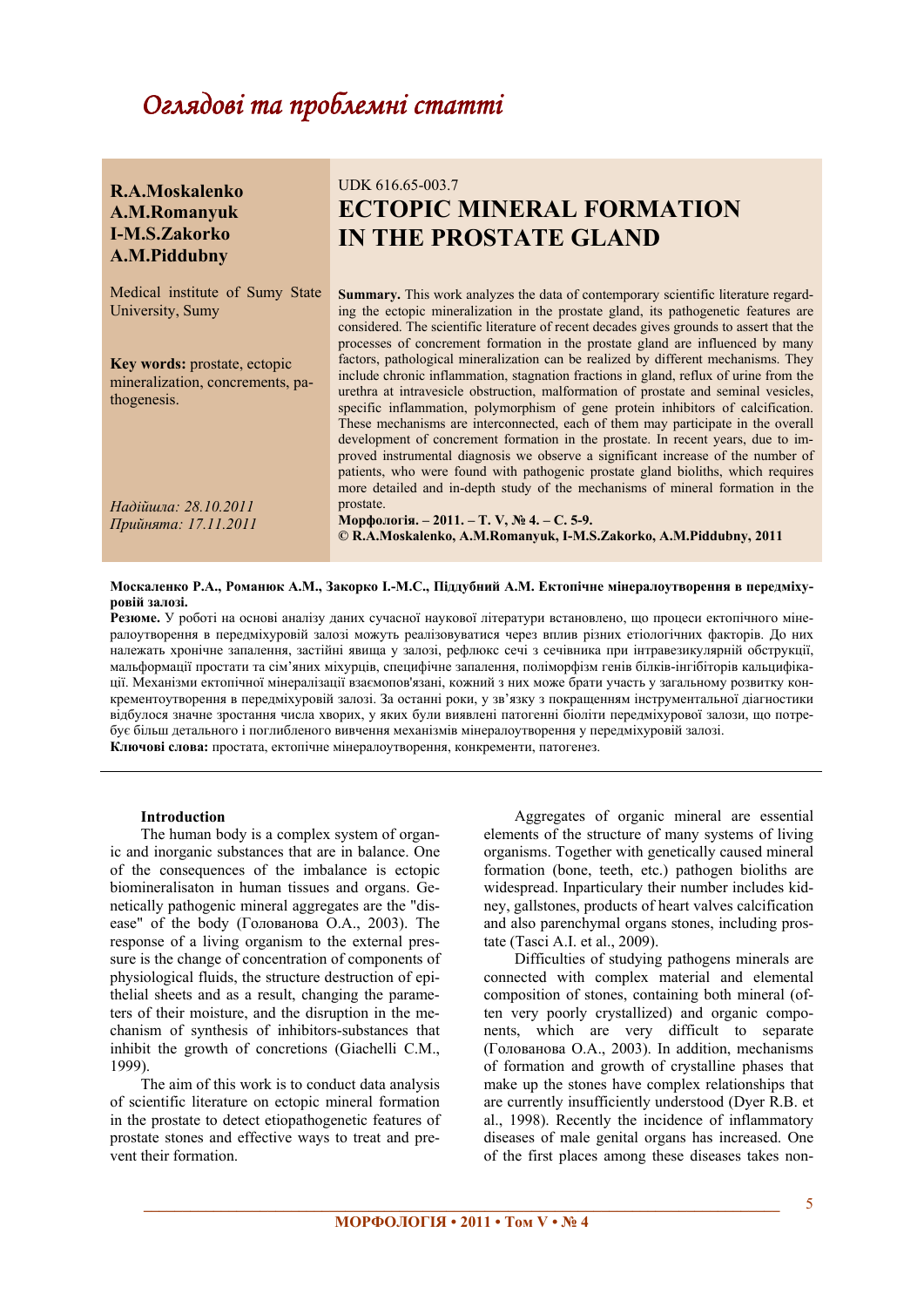specific chronic prostatitis, and its subclinical forms have predominated (Арнольди Э.К., 1999).

One of the results of such pathomorphosis is stone formation in the parenchyma of prostate (PG). Widespread application of ultrasound research methods into clinical practice (ultrasound) led to the increase of the frequency of prostatolitiasis detection (Судариков И.В., 1994).

The first notification of stones in the prostate gland was made by Donatus in 1586. Prostatolitiasis was redescribed by English doctor Paul in 1737. In 1861 Henry Thompson described starch corpuscles (corpora amilacia) in prostatic glands and he was the first who suggested the hypothesis, that these cells are calculus predecessors (Малков А.Л. и соавт., 2006).

Small stones in the prostate gland are usually asymptomatic and they are often accidentally detected at radiography, ultrasound (sonography), prostatectomy and histological examination. Big and infected stones usually cause a lot of patient complaints. The most frequent manifestation of stone formation in PG is the pain. Patients complain of pain in the perineum, lower back, spine, region above pubis, which irradiates to the genitals, inner hip area. A characteristic feature of this pain is its increase during seating on a hard surface, sexual intercourse, or after a massage of PG, jog drive (Стецишин З.В и соавт., 2004). One of the manifestations of stones in the PG can be hidden haemospermia, which is manifested by the patient himself or by laboratory study of ejaculate. Dysuric phenomena are less common from frequent urination till the development of complete intravesicular obstruction (Арнольди Э. К., 1999).

Researchers' views for the etiology of stones in PG are inconsistent. Most authors consider that the occurrence of stones is associated with prolonged inflammation in the prostate gland and they review them as a complication of chronic prostatitis (Судариков И.В., 1994). Research shows that prostate stones are a common disease (if it's studied with ultrasound research): by the analysis of ultrasound results of 990 patients aged 26 to 83, hyperechoic prostate inclusion detected in 472 (48%) patients (Артеменко О.В., 2011). In the work of J.Hee Suh's et al. (2008) 298 cases of radical prostatectomy and cystoprostatectomy were analyzed. Prostate calcificates were detected in 88.6% patients, seminal vesicles – in 58.1%, ejaculatory duct – in 17.1%.

In another work it is reported that by examining 600 patients with chronic prostatitis, calculi were found in 140 men  $(23%)$  at the age from 21 to 69. Duration of disease varied from 6 months to 25 years, averaging 8.8 years (Судариков И.В., 1994).

C.T.Ramirez et al. (1980) distinguish two groups of etiological factors that cause the formation of stones in the prostate. The first group promotes the development of very small, often microscopic stones, which occur in the prostate gland of almost all elderly men. These concretions, stones, which were formed in particles, are called primary (endogenous). Primary prostatoliths are macroscopically oval or round shape, from 0.5 to 4 mm in diameter (rarely more), of dense texture, with smooth, yellowbrown or bright reddish-brown color. By cutting them in half, we can see nucleus and one or more concentric layers. The structure of the original stone is a compact core of hydroxyapatite in combination with organic matter (proteins, cholesterol) in a greater or lesser proportion, and the peripheral layers (concentric, rarely lobed), which consist of apatite (Закорко І-M.С та співавт., 2011). Amyloid corpuscles, which are in ferruginous acinuses, are impregnanted by inorganic components, mainly by calcium salts. Further accumulation of these substances occurs until the concretions become thick, opaque and completely visible to the naked eye at sections. There are various theories that explain this transformation. According to some researchers, amyloid corpuscles act as extraneous objects that irritate the mucous membrane, leading to deposition of calcium salts (Судариков И.В., 1994). Other researchers link the accumulation of calcium salts with violation of surface tension on the border of amyloid corpuscles of the surrounding fluid (Sang-Wohn J. et al., 2009).

Stones, wich were formed in the ducts of the primary components, which penetrated to them from the outside are called secondary (exogenous) prostatolits (Ramirez C.T et al., 1980). These stones are of various shapes, usually round, with fewer crystalline substance. They have a nucleus that consists mainly of oxalate, in structure similar to concrements, that are formed in the kidneys and ureters (Романюк А.М. и соавт., 2011). At the periphery they are composed of alternating layers of apatite, and oxalate. When stones are closely facing to each other, they get facet surface. Sometimes these stones can cause frequent recurrence of inflammatory diseases, as they contain pathogens that are fully protected from exposure with antimicrobial agents (Горпинченко И.И. и соавт., 1992).

Pathogenic bioliths in the prostate may also be formed at specific inflammation – tuberculosis (MacKenzie D., Seng M.I, 1920). However, they contain mostly salts of magnesium, calcium and sodium. Inorganic component was only half of the total mass of stones. Analysis of the prostate secretion has found that the ratio of the concentration of calcium ions to magnesium ions is 3:1.

The phenomena of ectopic mineral formation in the prostate gland also observed at the background of a malignant tumor process (Yuen H.F. et al., 2010). Recently the calcification phenomenon of multipotent capillary endothelium of the tumor in the prostate gland has been found (Duddley A.C. et al., 2008). Ectopic bone and cartilage tissues, cells like osteoklast, calcified vessels cells were previously described by diseases of the vascular wall (Wat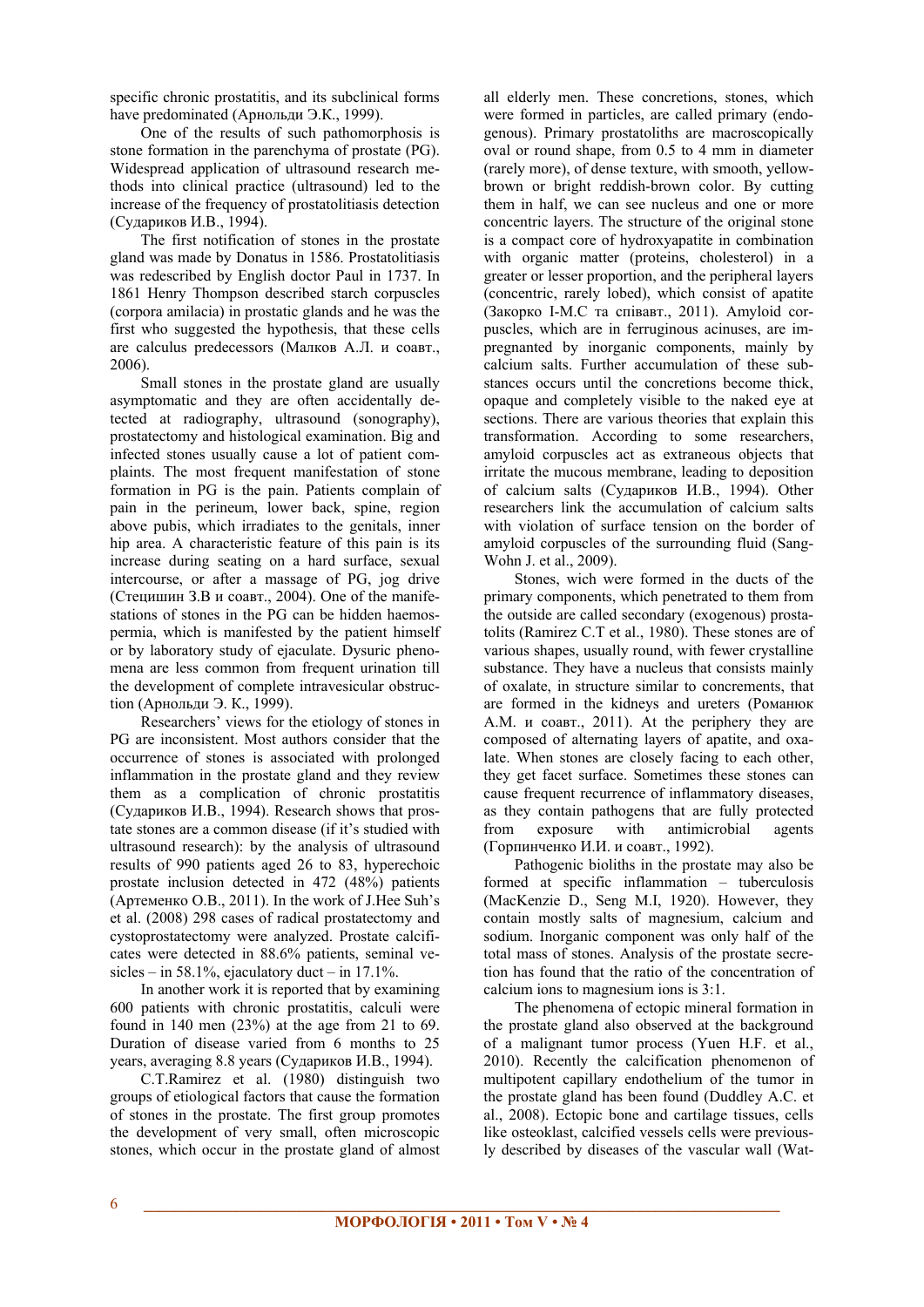son K.E. et al., 1994;Tintut Y. et al., 2003). For example, calcification in blood vessels is typical for the middle layer, it develops around atherosclerotic plaques (Moe S.M. et al., 2004). Areas of pathological calcification are enriched by newly formed vessels that proliferate around calcium deposits (Johnson R.S. et al, 2006). In contrast to the processes of calcification in the wall of the heart valves and arteries, where mineralization develops in the extracellular matrix and around the smooth myocytes, calcificates processes occur mainly at luminal capillaries surface by prostate cancer (Duddley A.C. et al., 2008). In case of prostate cancer endothelial tumor cells undergo atypical epithelial-mesenchymal transformation with the formation of bone-like tissue, that's why some authors suggest that the osteogenic microenvironment facilitates prostate cancer metastasis into the bones (Chung L.W., 2003, Edlund M. et al., 2004).

Violation of embryonic prostate and seminal vesicles (Muller ducts, urogenital sinus) can contribute the development of ectopic mineral formation in the prostate gland, such as prostatic utricle enlargement, cysts, that lead to stagnation of secretions in the gland or urine reflux (Lin J. et al, 2011).

Publications of recent years associate the processes of bioliths formation with the gene polymorphism of matrix protein MGP (matrix Gla protein) (Gao B. et al, 2007). Matrix protein MGP is metal protease and refers to factors that protect tissue from excessive mineralization, mainly from the deposition of calcium salts (Kobayashi N. et al., 2004). Protein MGP is formed by posttranslation modification with vitamin K-dependent γ-glutamate decarboxylase through γ-carboxylation of glutamic acid (Herrmann S-M. et al, 2000). This protein contains 5 residues of γ-carboxyglutamic acid, 3 phosphorylated serine residues, that take place in binding of calcium ions and crystals, bone forming proteins (bone morphogenetic proteins) (Shulgers L.J. et al., 2007). The importance of protein MGP in preventing of ectopic mineralization of soft tissues is clearly illustrated by the example of experimental model of mgp-knockout mouse, which have intense vascular calcification, which leads to rupture of the vascular wall and early death. J.O'Young et al. (2011) suggest that MGP prevents ectopic mineralization, by stopping the growth of hydroxyapatite crystals, but the exact mechanism of matrix protein influence isn't known (Proodfoot D, Shanahan C.M., 2006).

V.J.Simonov et al. (2008) studied 17 patients with stones of prostate gland. The program of study included microscopic and microbiological study of the first and the second portions of urine, a swab from the urethra, the discharge from the urethra (if available), prostatic secretions, urine after prostatic massage, ejaculate. From 17 patients with stones of prostate tissue infection was detected in 8 (St. epidermidis – 3; Proteus – 3, E coli – 2), the presence of infection in the concretions – only in 4 patients.

Thus, the infection of the prostate gland was observed significantly more frequently than prostate stones that may indicate a relatively large value of other (non-infectious) factors in the etiology of PG stones.

In a clinical study (Малков А.Л. и соавт, 2006) treatment of 64 patients with chronic calculous prostatitis was conducted. The age of patients varied from 24 to 63, with the duration of the pathological process from 3 to 22 years. According to the ultrasound, the size of concretions were from 0.2 to 0.7 cm. An important detail of this study is that in 48 (66%) patients prostatolithias ran at the background of violation of metabolism uric acid and combined with urate nephrolithiasis.

I.I.Gorpinchenko et al. (1992) examined 350 patients with chronic prostatitis aged 21 to 71 in average  $48 \pm 12$  years old. In 48 (13.7%) of them stones were found in the PG. Duration of illness ranged from 6 months to 35 years, in average of  $10,2\pm7,5$  years. At admission to the clinic 14 (71%) patients complained of pain. The pain of 66% of patients localized in crotch area, 30% – in the area of the pubis. Increased pain during or after ejaculation was noted in 36% of studied patients. Impurity blood levels in semen were revealed in 81 (23%) patients. In 24 patients (50%) dysuric phenomena were observed. Despite the fact that 38 (79%) patients felt pain in PG during palpation, the focus changes during the finger examination were detected only in 15 (31%). By a laboratory study of PG secretion increased amount of leukocytes was found in 6 (75%) patients, erythrocytes (more than 10 in the microscope field of view) – in 27 (56%) patients. Pathogenic microflora was determined in a PG secretion in 37 (77%) of studied.

The most informative diagnostic method was ultrasound: one concrement detected in 17 (36%) patients, two – in 15 (31%), three – in 3 (6%). Multiple stones were observed in 13 (27%) patients. In the right lobe of PG stones localized in 12 (25%), in the left one – in 11 (23%), in the middle one – in 7  $(14.5\%)$  and in both lobes – in 18 (37.5%) men. The sizes of stones ranged from 0.2 to 1.5 cm, but most often (32 patients, 66.6%) concretions diameter was 0.5-0.8 cm (Горпинченко И.И. и соавт., 1992).

Comparative studies of quality characteristics of spermatozoa showed that in patients with chronic prostatitis, complicated calculus, an increased number of dead and fixed spermatozoa was found and a significant increase of their abnormal forms compared with the same parameters in patients without stones in the prostate gland (Арнольди Э.К., 1999).

Thus, the increase of the number of red blood cells in prostatic secretions and in ejaculate (gemospermy) in patients with chronic prostatitis, complicated by calculus, can serve as an additional diagnostic test of the stone presence.

The presence of stones substantially intensifies the course of inflammation in the prostate gland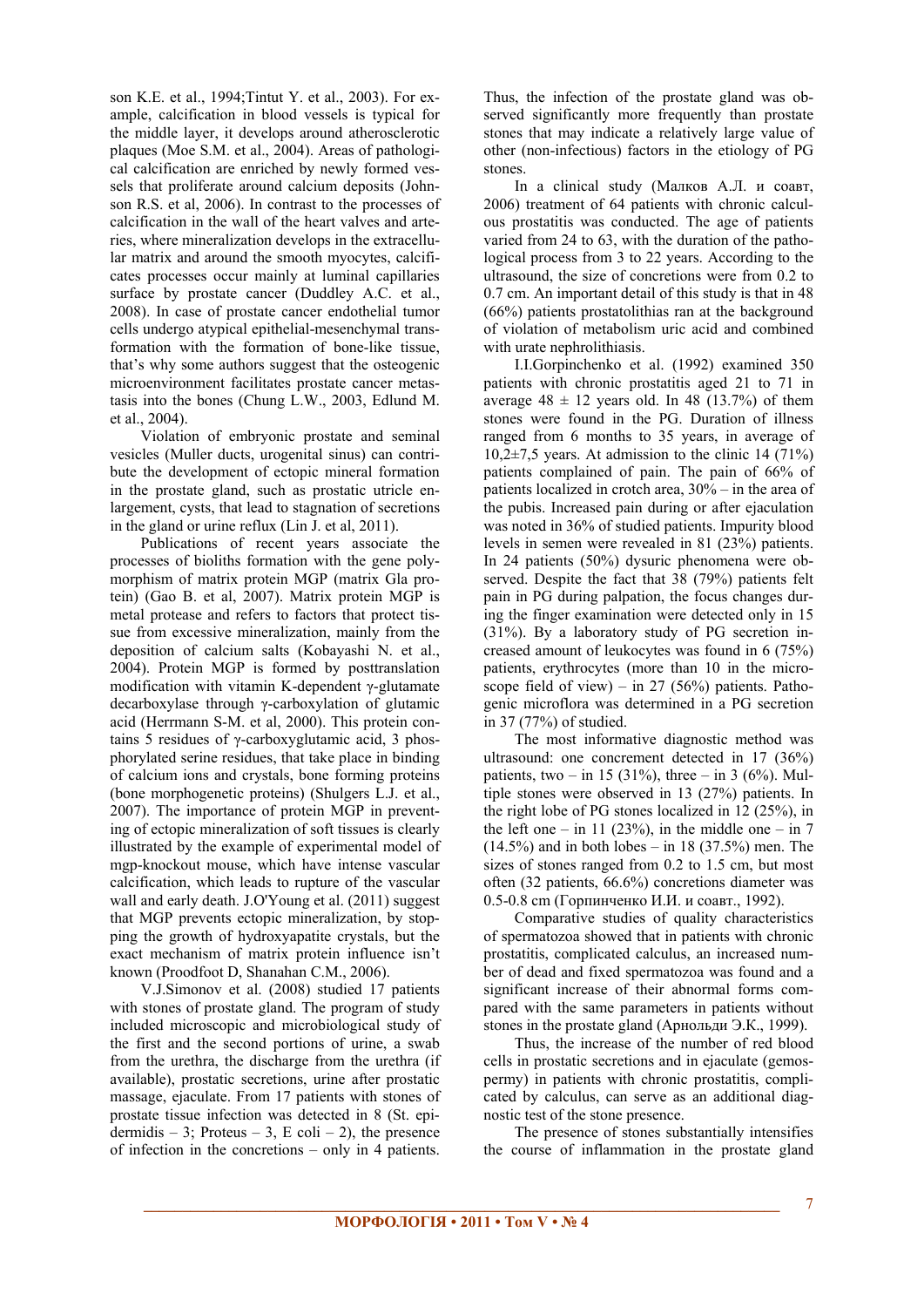(Малков А.Л. и соавт., 2006). Prostatoliths that are in acinuses and ducts, make a traumatic effects on surrounding tissue, disrupting the microcirculation, maintain a chronic inflammation due to contamination by microorganisms that remain after antibiotic therapy (Стецишин З.В и соавт., 2004).

#### **Conclusion**

The scientific literature of recent decades gives grounds to assert that the processes of concrement formation in the prostate gland are influenced by many factors, pathological mineralization can be realized by different mechanisms. They include chronic inflammation, stagnation fractions in gland, reflux of urine from the urethra at intravesicle obstruction, malformation of prostate and seminal vesicles, specific inflammation, polymorphism of gene protein inhibitors of calcification. These mechanisms are interconnected, each of them may participate in the overall development of concrement formation in the prostate.

In recent years, due to improved instrumental diagnosis we observe a significant increase of the number of patients, who were found with pathogenic prostate gland bioliths, which requires more detailed and in-depth study of the mechanisms of mineral formation in the prostate.

## **Prospects for further research**

In further work we plan to study the mechanisms of prostatoliths formation by various diseases of the prostate.

### **References**

Арнольди Э. К. Хронический простатит / Э. К. Арнольди. — Ростов-на-Дону, 1999.—317 с.

Артеменко О. В. Клініко-діагностичні й лікувальні аспекти каменів простати / О. В. Артеменко, В. В. Сікора // Актуальні питання експериментальної та клінічної медицини : мат. наук.-практ. конф. студ., мол. вчен., лік. та викл., 21–22 квіт. 2011 р. – Суми, 2011. – С. 176-177.

Голованова О. А. Патогенное минералообразование в организме человека / О. А. Голованова // Известия Томского политехнического университета. – 2003 – Т. 315. - № 3. - С. 51-56.

Горпинченко И. И. О камнеобразовании в предстательной железе при хроническом простатите / И. И. Горпинченко, К. В. Прощенко, О. Я. Педченко // Врачебное дело. — 1992. — № 11. — С. 88—89.

Закорко І.-М. С. Літогенез у передміхуровій залозі / І.-М. С. Закорко, А. М. Піддубний, Р. А. Москаленко // Актуальні питання теоретичної медицини: Мат-ли. наук.-практ. конф. студ., мол. вчен., лік. та викл., 21–22 квіт. 2011 р. – Суми,  $2011. - C.44-45.$ 

Камни простаты, современные лечебнодиагностические подходы / З. В. Стецишин, Д. В. Щукин, Д. В. Мегера, Г. И.Середа // Здоровье мужчины. – Харьков, 2004. – С.269-274.

Опыт лечения простатолитиаза / А. Л. Малков, В. В. Савич, И. И. Титяев [и др.] // Андрология и генитальная хирургия. – 2006. - №2. – С.35- 6.

Простатолитиаз как мультифакториальное заболевание / А. Н. Романюк, Р. А.Москаленко, А. М.Пиддубный, И-М. С.Закорко // Медикобиологические аспекты мульфакториальной патологи: сборник материалов ІІ Всероссийской научно-практической конференции с международным участием – Курск: КГМУ, 2011. - С.248.

Судариков И. В. Особенности диагностики хронического простатита, осложненного камнями предстательной железы / И. В. Судариков, К.

В. Прощаков, А. В. Федоренко // Материалы пленума всероссийского общества урологов. – Пермь : ПГМУ, 1994. – С. 159-160.

A crystallographic of prostatic calculi / C. T. Ramirez, J. A. Ruiz, A. Z. Gomez [et al.] // J. Urol. – 1980. – Vol. 124. – P. 840-843.

Calcification of multi-potent, prostate tumor endothelium / A. C. Dudley, Z. A. Khan, S-C. Shih [et al.] // Cancer Cell. – 2008. – Vol. 14,  $\mathbb{N}^2$  3. – P. 201-211.

Hee Suh J. Calcifications in prostate and ejaculatory system: a study on 298 consecutive whole mount sections of prostate from radical prostatectomy or cystoprostatectomy specimens / J. Hee Suh, J. M. Gardner, K. H. Kee // J. Ann. Diag. Path. – 2008.  $-$  Vol. 12,  $\mathcal{N}_2$  3. − P. 165-170.

Chung L. W. Prostate carcinoma bone-stroma interaction and its biologic and therapeutic implications / L. W. Chung // Cancer. – 2003. – Vol. 97. – P. 772-778.

Dyer R. B. Abnormal calcifications in the urinary tract / R. B. Dyer, M. Y. M. Chen, R. J. Zagoria // Radiographics. – 1998. – Vol.18, № 6. – P. 1405- 1424.

Edlund M. Modulation of prostate cancer growth in bone microenviroments / M. Edlund, S. Y. Sung, L. W. Chung // J. Cell Biochem. – 2004. – Vol. 91. – P. 686-705.

Ectopic opening of cystic dilatation of the ejaculatory duct into enlarged prostatic utricle: a case report / J. Lin, J. Wang, M. Le [et al.] // J. of Andrology. – 2011. – Vol. 45. – P. 234-241.

A polymorphism of matrix Gla protein gene is associated with kidney stones / B. Gao, T. Yasui, Y. Ito  $[et al.] \t/ \tJ. Urol. - 2007. - Vol. 177, N<sub>2</sub> 6. - P.$ 2361-2365.

Giachelli C. M. Ectopic calcification: gathering hard facts about soft tissue mineralization / C. M. Giachelli // Am. J. Pathol. – 1999. – Vol. 154, № 3.  $- P.671-675.$ 

Johnson R. S. Vascular calcification: pathobio-